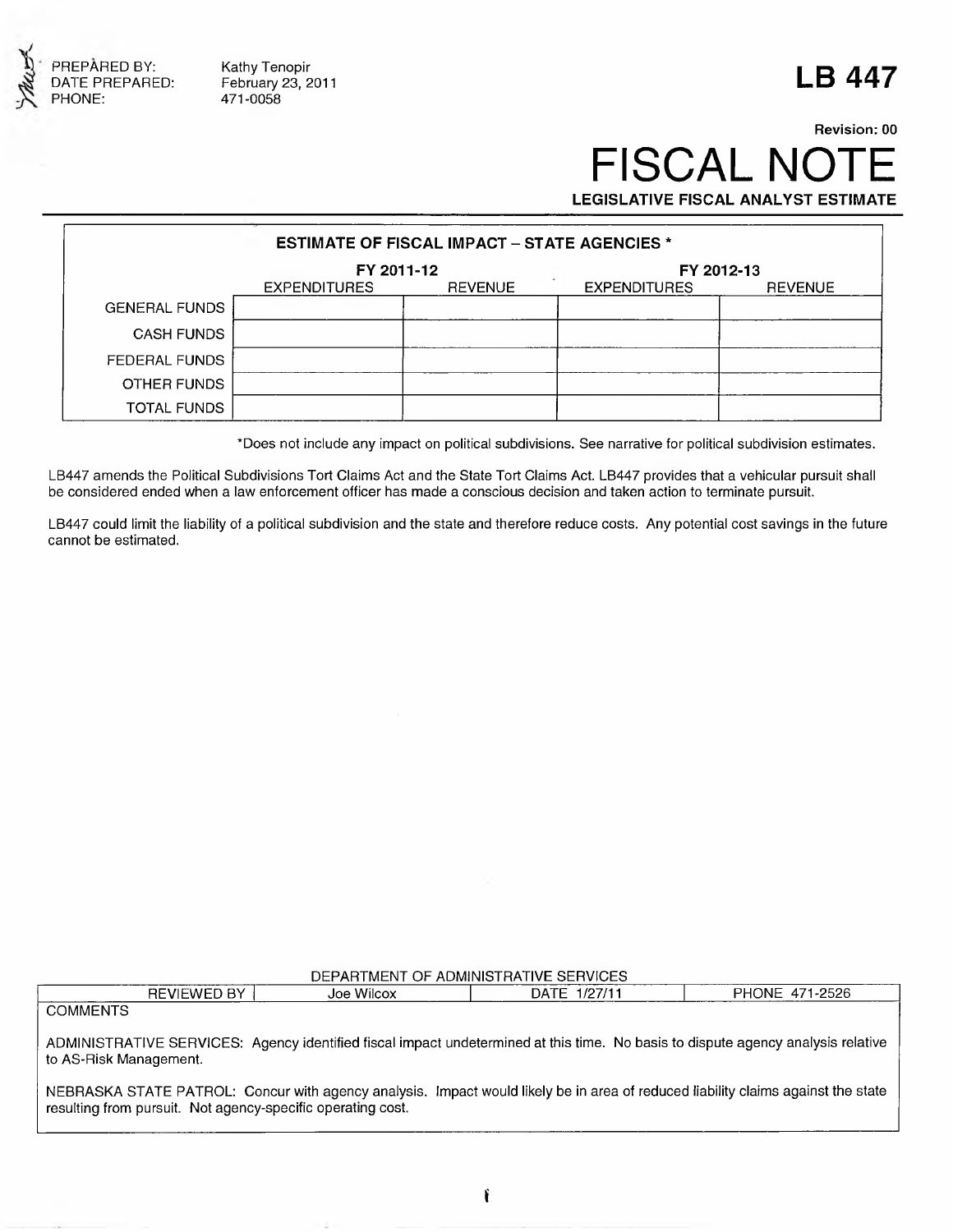### **2011 Legislative Bill Proposal Fiscal Note**

**Bill #: 447** State Agency: Administrative Services - Risk Management<br>Prepared by: Shannon Anderson Date Prepared: 01/24/11 **Prepared by: Shannon Anderson Date Prepared: 01/24/11 Phone: 402-471-4436 Approved by:**

*RECEIVEL*<br>**JAN 26 2011** 

|                      | <b>Estimate of Fiscal Impact - State Agencies</b> |         |                     |         |  |
|----------------------|---------------------------------------------------|---------|---------------------|---------|--|
|                      | FY 2011-12                                        |         | FY 2012-13          |         |  |
|                      | <b>Expenditures</b>                               | Revenue | <b>Expenditures</b> | Revenue |  |
| General Funds        |                                                   |         |                     |         |  |
| Cash Funds           |                                                   |         |                     |         |  |
| <b>Federal Funds</b> |                                                   |         |                     |         |  |
| Other Funds          |                                                   |         |                     |         |  |
| <b>Total Funds</b>   |                                                   |         |                     |         |  |

**Explanation of Estimate:** LB 447 would provide that vehicular pursuit shall be considered ended when a law enforcement officer has made a conscious decision and take action to terminate pursuit. While it appears that this language defines when a pursuit ends and thus the State's liability for any resulting injury to person or property, it is difficult to assign a dollar amount to any potential savings.

### **Major Objects of Expenditure**

| <b>Personal Services:</b> |                            |           |                     |                     |
|---------------------------|----------------------------|-----------|---------------------|---------------------|
|                           | <b>Number of Positions</b> |           | 2011-12             | 2012-13             |
| <b>Position Title:</b>    | $11 - 12$                  | $12 - 13$ | <b>Expenditures</b> | <b>Expenditures</b> |
|                           |                            |           |                     |                     |
|                           |                            |           |                     |                     |
| <b>Benefits</b>           |                            |           |                     |                     |
| Operating                 |                            |           |                     |                     |
| Travel                    |                            |           |                     |                     |
| Capital Outlay            |                            |           |                     |                     |
| Aid                       |                            |           |                     |                     |
| Capital Improvements      |                            |           |                     |                     |
| <b>TOTAL</b>              |                            |           |                     |                     |